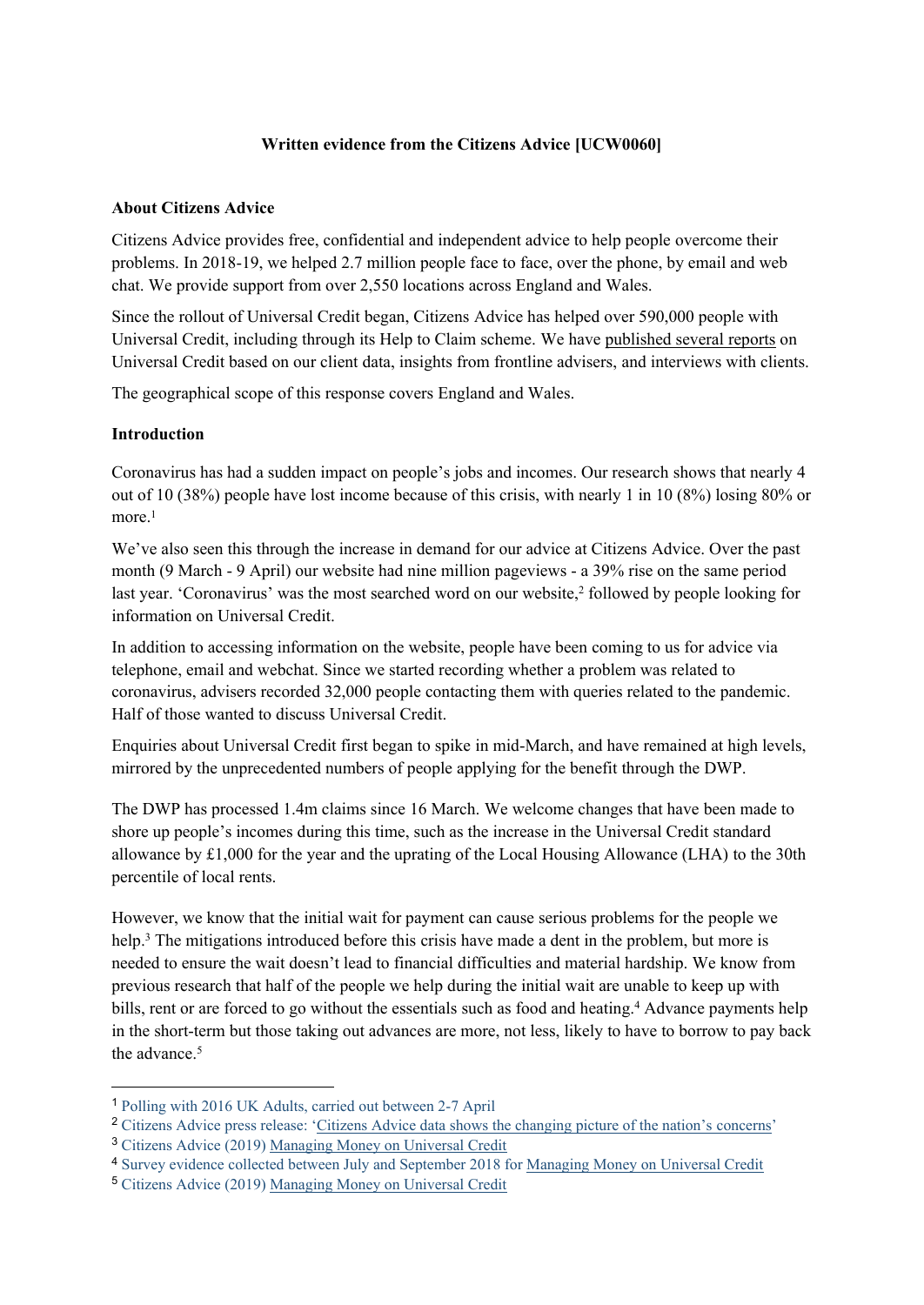In the context of the current crisis, and in light of ongoing issues with the five-week wait, it is critical that our benefit system is able to respond quickly and provide people with long-term income security.

### Citizens Advice recommends that the Government:

- Immediately and temporarily convert advance payments into grants and suspend advance payment deductions from existing claims
- Protect the incomes of people receiving legacy benefits, which could be done by pausing natural migration during this crisis and uprating legacy benefits in line with the additional £1,000 invested in Universal Credit, or bringing forward legacy run-ons immediately as well as transitional protections.
- In the long-term, explore more flexible assessment periods so that the first payment for Universal Credit comes no later than two weeks after the claim is made.

#### **Response to questions**

### **1) To what extent have the mitigations the Government has introduced so far (e.g. Advance payments) helped to reduce the negative impact of the five-week wait for Universal Credit claimants? What problems do claimants still experience during the five-week wait?**

#### **Pre-coronavirus changes**

People claiming Universal Credit are often in difficult financial situations and take up Universal Credit due to a disruptive change of circumstances, such as losing their job or becoming ill.<sup>6</sup> This can leave them with a reduced income and at risk of falling into unmanageable debt. Waiting five weeks for a first payment can mean that people claiming Universal Credit aren't getting financial support when they need it most.

The November 2017 Budget introduced a number of welcome changes to Universal Credit.<sup>7</sup> Our evidence suggests that these changes improved people's ability to cope with the wait for a first payment, but a concerning number still struggle.<sup>8</sup> After these changes were fully implemented in April 2018:<sup>9</sup>

- We saw the proportion of people we help who **fall behind on household bills** whilst applying for Universal Credit reduced from **58% to 48%**
- We saw the proportion of people we help who have to **borrow from family or friends** fall from **69% to 54%**

<sup>6</sup> Ibid

<sup>7</sup> Changes include: offering Advance Payments to everyone at 100% of the estimated final award value; extending repayment periods for advances from 6 months to 12 months; removing the seven 'waiting day' period before someone can claim Universal Credit, reducing the wait from six to five weeks; and introducing a two week 'run-on' of Housing Benefit during the five-week wait.

<sup>8</sup>Citizens Advice (2019) [Managing](https://www.citizensadvice.org.uk/about-us/policy/policy-research-topics/welfare-policy-research-surveys-and-consultation-responses/welfare-policy-research/managing-money-on-universal-credit/) [Money](https://www.citizensadvice.org.uk/about-us/policy/policy-research-topics/welfare-policy-research-surveys-and-consultation-responses/welfare-policy-research/managing-money-on-universal-credit/) [on](https://www.citizensadvice.org.uk/about-us/policy/policy-research-topics/welfare-policy-research-surveys-and-consultation-responses/welfare-policy-research/managing-money-on-universal-credit/) [Universal](https://www.citizensadvice.org.uk/about-us/policy/policy-research-topics/welfare-policy-research-surveys-and-consultation-responses/welfare-policy-research/managing-money-on-universal-credit/) [Credit](https://www.citizensadvice.org.uk/about-us/policy/policy-research-topics/welfare-policy-research-surveys-and-consultation-responses/welfare-policy-research/managing-money-on-universal-credit/)

<sup>9</sup> We compared the circumstances of our clients in September 2018 to those in July 2018 to look at the impact of the 2017 Budget measures. All changes referenced are statistically significant. These reductions are the result of both the 2017 Budget changes and improved payment timeliness within the system.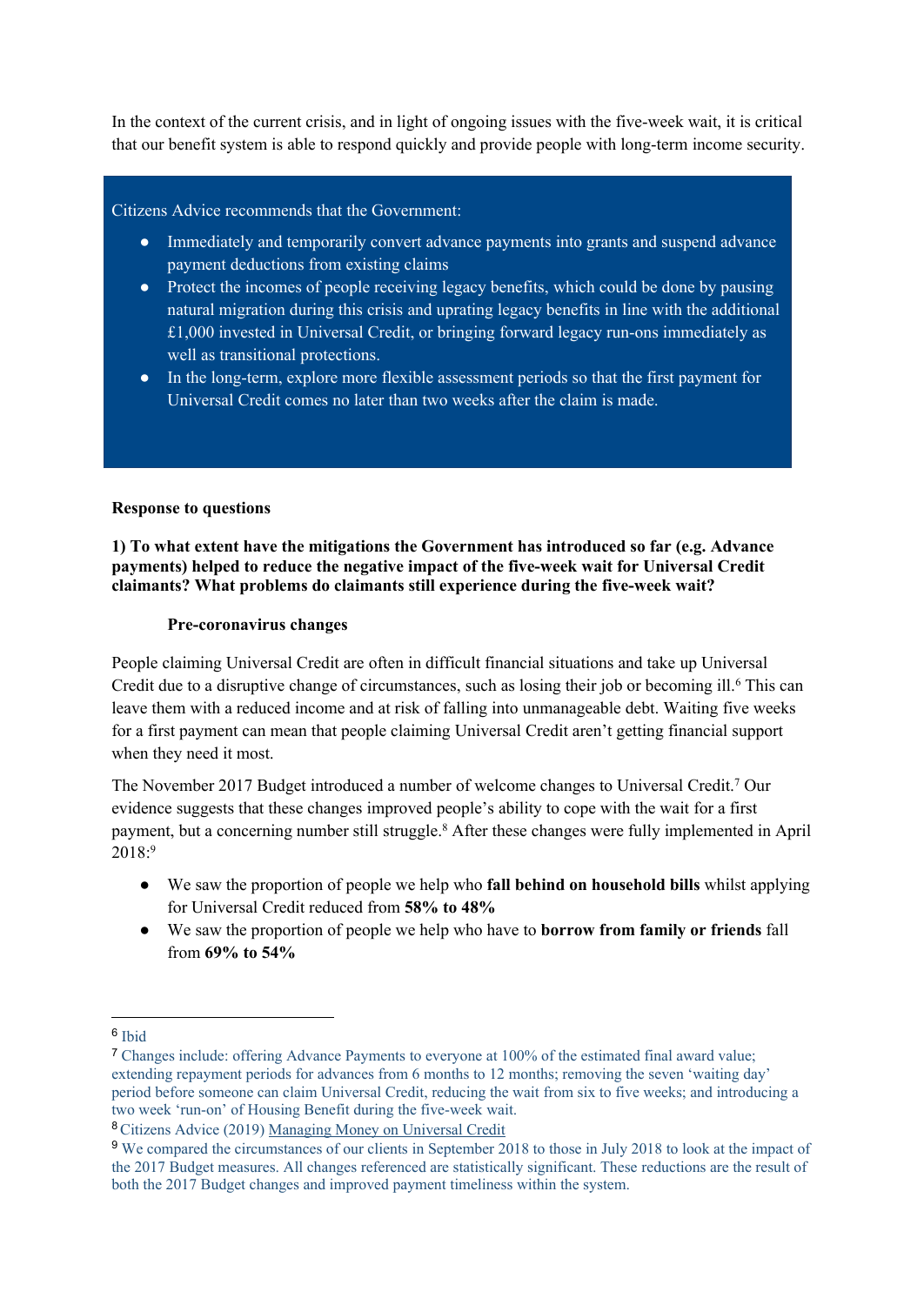- We saw the proportion of people we help who have to go without the **essentials** during the wait, such as food and heating, from **60% to 46%**
- The proportion who **fall behind on rent or mortgage payments**, however, remained the same **(49%)**.

### **Advance payments and deductions**

The initial wait for Universal Credit is a period of significant adjustment for many people. Advance payments are available to provide people with access to income to get through the five-week wait. The Government has made a number of changes to advance payments, including increasing the maximum size of a payment to 100% of somebody's estimated Universal Credit award, increasing the time available to repay the advance from 6 months to 12 and reducing the cap on deductions (the maximum amount that can be deducted from a Universal Credit award to repay advances and other debts) from 40% to 30%. From October 2021, new claimants will have 24 rather than 12 months to repay advance payments and the cap will be reduced to 25%.

After the 2017 Budget changes took effect over half (58%) of the people we helped during the first wait took out an advance, up 10 percentage points from before the changes.<sup>10</sup> While an advance can be a vital lifeline during the initial wait, the deductions taken from subsequent awards to repay the advance leave people with reduced incomes in the longer term and sometimes without enough to live on.<sup>11</sup> Our research shows that people who take out advances are more, not less, likely to have to borrow in other ways to make ends meet:<sup>12</sup>

- **70% of the people** we helped who take out advance payments also fell behind on **bills and into arrears**, compared to half (53%) of those who didn't.
- **One in five (20%)** who take out an advance also **borrowed from commercial lenders**, compared to one in ten (11%) who didn't.

These figures show that many people are in very difficult financial situations when they move onto Universal Credit and indicates that a repayable loan is not providing these people with the income security they need.

### **Case Study**

Cameron lost his job and claimed Universal Credit to help cover his household bills and rent arrears. Cameron is under 25 and lives in a socially rented property. He took out an advance to cope with the wait for first payment but repaying the advance has left him without enough to live on. After deductions for the advance at a repayment rate of 20% of his standard allowance and £25 for rent arrears, Cameron is left with £171.74 after housing costs. He is unable to pay for the essentials, such as household bills and food, and is forced to rely on food banks.

The shortfall in people's budgets caused by deductions to repay advances as people's Universal Credit claim continues can create severe financial challenges and have knock-on effects, such as pushing people to cut back on essentials, sell personal possessions or take on further debts.<sup>13</sup>

<sup>10</sup> We compared the circumstances of our clients in September 2018 to those in July 2018 to look at the impact of the 2017 Budget measures.

<sup>&</sup>lt;sup>11</sup> Citizens Advice (2019) [Managing](https://www.citizensadvice.org.uk/about-us/policy/policy-research-topics/welfare-policy-research-surveys-and-consultation-responses/welfare-policy-research/managing-money-on-universal-credit/) [Money](https://www.citizensadvice.org.uk/about-us/policy/policy-research-topics/welfare-policy-research-surveys-and-consultation-responses/welfare-policy-research/managing-money-on-universal-credit/) [on](https://www.citizensadvice.org.uk/about-us/policy/policy-research-topics/welfare-policy-research-surveys-and-consultation-responses/welfare-policy-research/managing-money-on-universal-credit/) [Universal](https://www.citizensadvice.org.uk/about-us/policy/policy-research-topics/welfare-policy-research-surveys-and-consultation-responses/welfare-policy-research/managing-money-on-universal-credit/) [Credit](https://www.citizensadvice.org.uk/about-us/policy/policy-research-topics/welfare-policy-research-surveys-and-consultation-responses/welfare-policy-research/managing-money-on-universal-credit/)

<sup>12</sup> Ibid

<sup>13</sup> Citizens Advice (2019) [Managing](https://www.citizensadvice.org.uk/about-us/policy/policy-research-topics/welfare-policy-research-surveys-and-consultation-responses/welfare-policy-research/managing-money-on-universal-credit/) [Money](https://www.citizensadvice.org.uk/about-us/policy/policy-research-topics/welfare-policy-research-surveys-and-consultation-responses/welfare-policy-research/managing-money-on-universal-credit/) [on](https://www.citizensadvice.org.uk/about-us/policy/policy-research-topics/welfare-policy-research-surveys-and-consultation-responses/welfare-policy-research/managing-money-on-universal-credit/) [Universal](https://www.citizensadvice.org.uk/about-us/policy/policy-research-topics/welfare-policy-research-surveys-and-consultation-responses/welfare-policy-research/managing-money-on-universal-credit/) [Credit](https://www.citizensadvice.org.uk/about-us/policy/policy-research-topics/welfare-policy-research-surveys-and-consultation-responses/welfare-policy-research/managing-money-on-universal-credit/)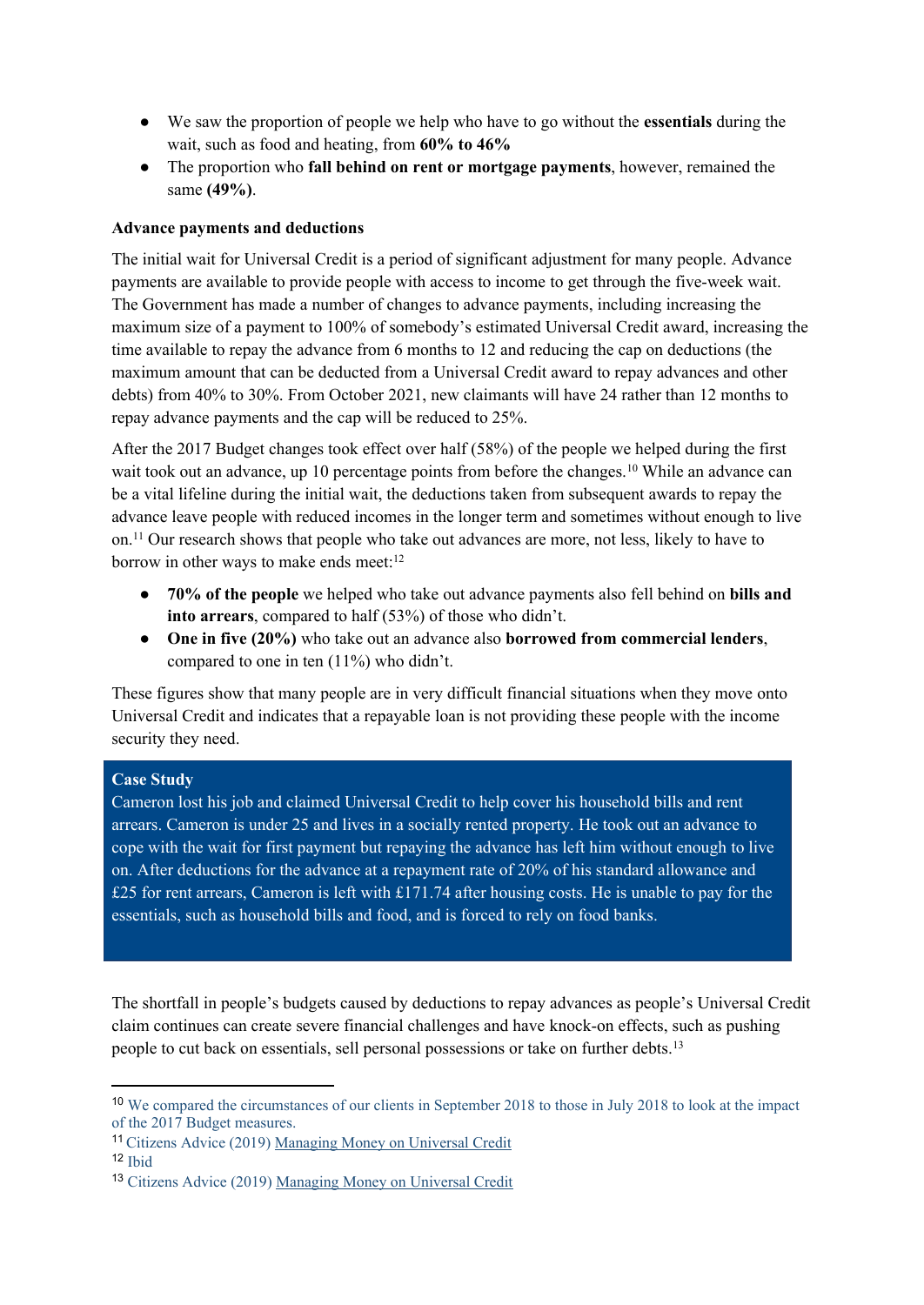As outlined above, the cap on deductions was reduced from 40% to 30% in October 2019. However, many people claiming Universal Credit do not have significant financial resilience or flexibility<sup>14</sup> research in 2019 found 49% struggled to afford the essentials in the last 12 months<sup>15</sup> - and the people we help still experience hardship even where deductions are lower than 30% of the standard allowance.<sup>16</sup> Our advisors continue to report ongoing budgeting issues caused by deductions which can leave people unable to buy the essentials and forced to rely on food banks.<sup>17</sup>

#### **Case Study**

Zaineb is disabled and is unable to work. After deductions for an advance payment at a repayment rate of 30% of her Universal Credit standard allowance and repaying a bank loan, she is left with £197 per month. Zaineb is struggling to pay for essentials and has got behind with her rent, energy bills and is relying on foodbanks to eat.

### **Legacy benefit run-ons and transitional protection**

The introduction of two week run-ons of additional legacy benefits (Employment and Support Allowance, Jobseeker's Allowance and Income Support) from July 2020 will go some way to supporting people moving to Universal Credit from the legacy benefits system. However, this welcome change won't help those moving on to the benefit before July 2020, people in receipt of tax credits or those who make a new claim for Universal Credit and have not previously received benefits.

Under plans for moving over all remaining legacy benefit claimants to Universal Credit (through a process known as managed migration), the Government made a commitment that people whose circumstances remain unchanged will not lose out in cash terms. This support is known as transitional protection.

However, transitional protection is not available to households who need to apply for Universal Credit due to a change of circumstances. This includes things like losing your job, which will be the reality for many people at this present time. The risk is that households could be left worse-off in the longterm than they would be if they were to move on to Universal Credit through the rollout of managed migration.

## **Recommendation: The Government could take several approaches to supporting people receiving legacy benefits during this crisis:**

● **One option would be to pause natural migration during this crisis and uprate legacy benefits in line with the additional £1,000 invested in the standard allowance within Universal Credit (and mirrored in Tax Credits).**

<sup>14</sup> Citizens Advice (2019) [Achieving](https://www.citizensadvice.org.uk/Global/CitizensAdvice/welfare%20publications/Achieving%20income%20security%20for%20all%20(FINAL).pdf) [Income](https://www.citizensadvice.org.uk/Global/CitizensAdvice/welfare%20publications/Achieving%20income%20security%20for%20all%20(FINAL).pdf) [Security](https://www.citizensadvice.org.uk/Global/CitizensAdvice/welfare%20publications/Achieving%20income%20security%20for%20all%20(FINAL).pdf) [For](https://www.citizensadvice.org.uk/Global/CitizensAdvice/welfare%20publications/Achieving%20income%20security%20for%20all%20(FINAL).pdf) [All](https://www.citizensadvice.org.uk/Global/CitizensAdvice/welfare%20publications/Achieving%20income%20security%20for%20all%20(FINAL).pdf)

<sup>15</sup> Survey evidence from our 2019 report [Achieving](https://www.citizensadvice.org.uk/Global/CitizensAdvice/welfare%20publications/Achieving%20income%20security%20for%20all%20(FINAL).pdf) [Income](https://www.citizensadvice.org.uk/Global/CitizensAdvice/welfare%20publications/Achieving%20income%20security%20for%20all%20(FINAL).pdf) [Security](https://www.citizensadvice.org.uk/Global/CitizensAdvice/welfare%20publications/Achieving%20income%20security%20for%20all%20(FINAL).pdf) [For](https://www.citizensadvice.org.uk/Global/CitizensAdvice/welfare%20publications/Achieving%20income%20security%20for%20all%20(FINAL).pdf) [All](https://www.citizensadvice.org.uk/Global/CitizensAdvice/welfare%20publications/Achieving%20income%20security%20for%20all%20(FINAL).pdf). We surveyed people receiving working-age benefits that had been frozen since 2016.

<sup>16</sup> During research conducted in late 2018 for [Managing](https://www.citizensadvice.org.uk/about-us/policy/policy-research-topics/welfare-policy-research-surveys-and-consultation-responses/welfare-policy-research/managing-money-on-universal-credit/) [Money](https://www.citizensadvice.org.uk/about-us/policy/policy-research-topics/welfare-policy-research-surveys-and-consultation-responses/welfare-policy-research/managing-money-on-universal-credit/) [on](https://www.citizensadvice.org.uk/about-us/policy/policy-research-topics/welfare-policy-research-surveys-and-consultation-responses/welfare-policy-research/managing-money-on-universal-credit/) [Universal](https://www.citizensadvice.org.uk/about-us/policy/policy-research-topics/welfare-policy-research-surveys-and-consultation-responses/welfare-policy-research/managing-money-on-universal-credit/) [Credit](https://www.citizensadvice.org.uk/about-us/policy/policy-research-topics/welfare-policy-research-surveys-and-consultation-responses/welfare-policy-research/managing-money-on-universal-credit/) our advisers highlighted that people with deductions below 30% still experienced financial difficulties. Further analysis of 329 evidence forms (client case studies with casenotes) provided by local Citizens Advice Advisers between October 2019 and February 2020 confirms this is an ongoing issue.

<sup>17</sup> Analysis of 329 evidence forms (client case studies with casenotes) provided by local Citizens Advice Advisers between October 2019 and February 2020.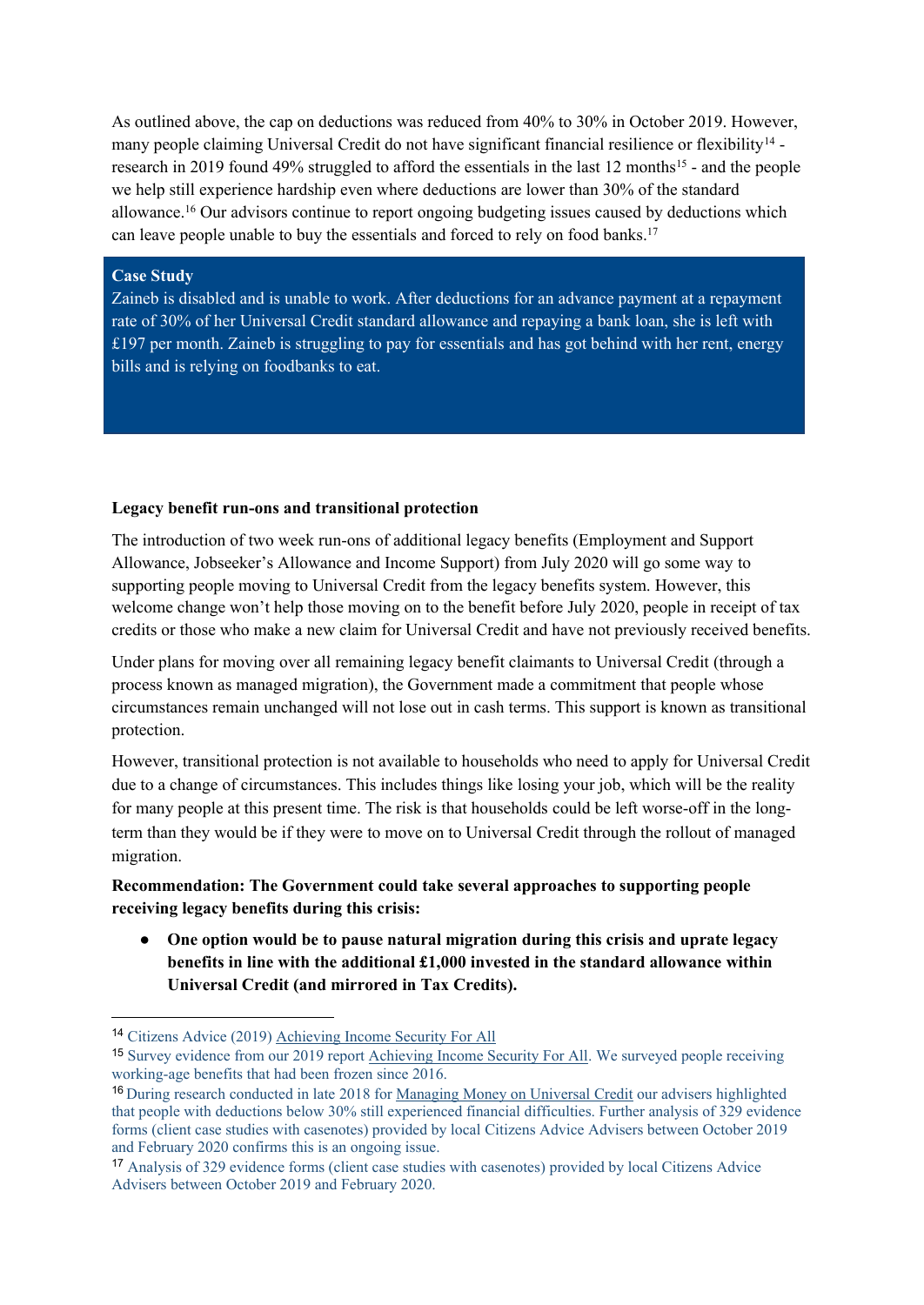● **Another option would be to bring forward these run-ons immediately, along with the transitional protections that legacy claimants would have received had they been able to wait until managed migration to move to Universal Credit.** 

## **Changes to Universal Credit since March 2020**

Since the outbreak of coronavirus, the Government has made significant changes to the benefits system to help shore up people's incomes. These include:

- Increasing the value of Universal Credit standard allowance by £20 per week from April 2020.
- Uprating LHA to the 30th percentile of local private rents.
- Temporarily suspending deductions for Social Fund Loans and legacy benefit and Tax Credit overpayments.

The increase to Universal Credit represents a 29% increase in the value of the standard allowance for a single person over 25, relative to March 2019.<sup>18</sup> However, we are concerned that many families will still struggle to make ends meet during the wait for a first payment and beyond. People who were receiving benefits before this crisis hit may have very low financial resilience to cope with financial shocks:

- Our research in 2019 found that almost half (49%) of those receiving income -related benefits (Universal Credit and the benefits it replaces) had struggled to meet essential costs such as food and toiletries in the past year, whilst almost a quarter (23%) reported falling behind with rent or mortgage payments.<sup>19</sup>
- From April to August 2019, four in ten  $(40%)$  of the people we helped with debt who claim income-related benefits didn't have enough money to cover their living costs.<sup>20</sup>

Many people receiving benefits before this crisis managed their budget on a fine margin, or were unable to make ends meet and fell into debt. This places people receiving benefits in a poor position to cope with the financial shocks they could face during this crisis - such as losing employment or falling ill.

Many families that were previously not receiving benefits will also struggle to make ends meet if they lose their income - this is particularly likely for the 10% of all adults in Great Britain who say they couldn't cover their costs for longer than a week if they lost their main source of income.<sup>21</sup> Our polling shows that nearly 4 out of 10 (38%) people have lost income because of this crisis, with nearly 1 in 10 (8%) losing 80% or more.<sup>22</sup> They may also have higher fixed costs (such as high private rental costs) that Universal Credit will not cover fully.

The five-week wait risks pushing people in this situation into arrears for things like rent and utilities. Paying back advance payments will also leave those struggling with a larger shortfall between their fixed costs and income on an ongoing basis.

<sup>18</sup> This includes 1.7% increase for in[f](https://www.citizensadvice.org.uk/Global/CitizensAdvice/welfare%20publications/Achieving%20income%20security%20for%20all%20(FINAL).pdf)lation <https://commonslibrary.parliament.uk/research-briefings/cbp-8806/>

<sup>19</sup> Citizens Advice (2019) [Achieving](https://www.citizensadvice.org.uk/Global/CitizensAdvice/welfare%20publications/Achieving%20income%20security%20for%20all%20(FINAL).pdf) [Income](https://www.citizensadvice.org.uk/Global/CitizensAdvice/welfare%20publications/Achieving%20income%20security%20for%20all%20(FINAL).pdf) [Security](https://www.citizensadvice.org.uk/Global/CitizensAdvice/welfare%20publications/Achieving%20income%20security%20for%20all%20(FINAL).pdf) [For](https://www.citizensadvice.org.uk/Global/CitizensAdvice/welfare%20publications/Achieving%20income%20security%20for%20all%20(FINAL).pdf) [All](https://www.citizensadvice.org.uk/Global/CitizensAdvice/welfare%20publications/Achieving%20income%20security%20for%20all%20(FINAL).pdf)

<sup>20</sup> Citizens Advice (2020) [Making](https://www.citizensadvice.org.uk/Global/CitizensAdvice/welfare%20publications/Making%20Ends%20Meet%20-%20The%20impact%20of%20the%20benefits%20freeze%20on%20people%20in%20debt%20%20(1).pdf) [Ends](https://www.citizensadvice.org.uk/Global/CitizensAdvice/welfare%20publications/Making%20Ends%20Meet%20-%20The%20impact%20of%20the%20benefits%20freeze%20on%20people%20in%20debt%20%20(1).pdf) [Meet](https://www.citizensadvice.org.uk/Global/CitizensAdvice/welfare%20publications/Making%20Ends%20Meet%20-%20The%20impact%20of%20the%20benefits%20freeze%20on%20people%20in%20debt%20%20(1).pdf) 

<sup>21</sup> Office for National Statistics (2020) [Wealth](https://www.ons.gov.uk/peoplepopulationandcommunity/personalandhouseholdfinances/incomeandwealth/bulletins/earlyindicatorestimatesfromthewealthandassetssurvey/attitudestowardsfinancialsecurityapril2018toseptember2019#strengths-and-limitations) [and](https://www.ons.gov.uk/peoplepopulationandcommunity/personalandhouseholdfinances/incomeandwealth/bulletins/earlyindicatorestimatesfromthewealthandassetssurvey/attitudestowardsfinancialsecurityapril2018toseptember2019#strengths-and-limitations) [Assets](https://www.ons.gov.uk/peoplepopulationandcommunity/personalandhouseholdfinances/incomeandwealth/bulletins/earlyindicatorestimatesfromthewealthandassetssurvey/attitudestowardsfinancialsecurityapril2018toseptember2019#strengths-and-limitations) [Survey](https://www.ons.gov.uk/peoplepopulationandcommunity/personalandhouseholdfinances/incomeandwealth/bulletins/earlyindicatorestimatesfromthewealthandassetssurvey/attitudestowardsfinancialsecurityapril2018toseptember2019#strengths-and-limitations)

<sup>22</sup> Polling with 2016 UK Adults, carried out between 2-7 April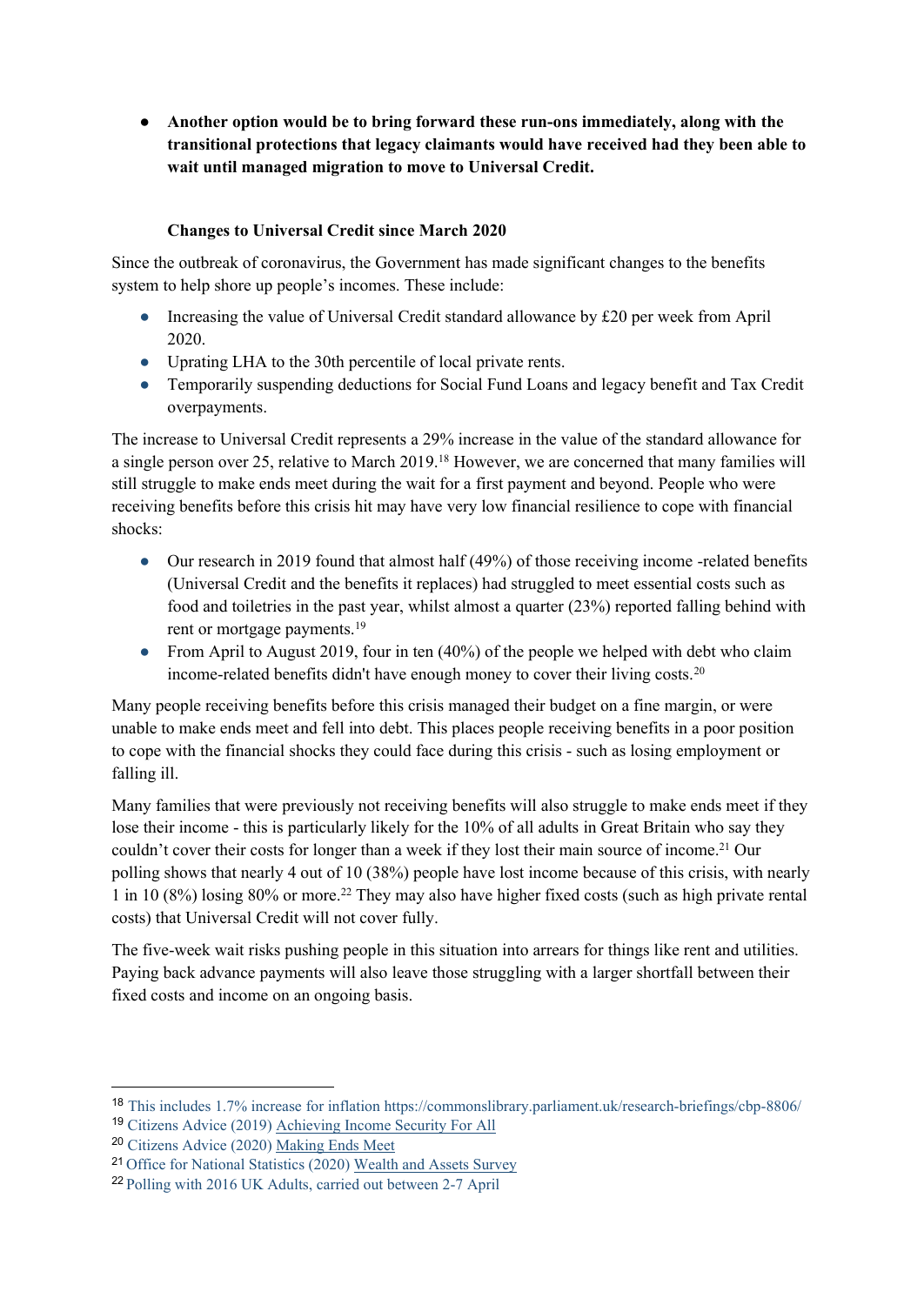#### **Case Study**

Sam is an agency worker. He made a claim for Universal Credit when the agency closed due to Coronavirus government guidance. He applied for an advance payment to help cover his essential costs whilst waiting for his first payment. Unfortunately, the advance wasn't enough to cover all his essential costs and he was unable to pay all of his rent and didn't have enough money for food. Sam is relying on crisis support from local charities and food banks.

The Government has made unprecedented and welcome changes that will certainly help shore up people's incomes. However, given the scale of the impact that coronavirus will have on people's livelihoods, and with what we know about the level of financial security of households at the start of the crisis, many will be at risk of falling into debt during the wait for initial payment or will face budgeting shortfalls to repay advances. It will therefore be important for the Government to review further changes to the benefit system to ensure it provides money to people when they need it and promotes long-term income security.

People should not have to choose between hardship today or debt tomorrow.

### **2) What is the best way of offsetting the impact of the five-week wait?**

In the longer term, reducing the wait for Universal Credit will require looking at the assessment period and payment cycles. In the shorter term, and particularly so in the context of the current crisis, there is a pressing need to introduce measures to get money to claimants quickly to support them during the initial wait, while not sapping their financial resources in the medium term. Over 7 million people have no savings to fall back on<sup>23</sup> - if people can't cope during the five-week wait without taking on debt, this may leave some feeling they have no choice but to continue working, undermining the public health response to coronavirus.<sup>24</sup>

Below we present three options for how the Government could protect people from the immediate impact of the pandemic and address the continuing problems with the five-week wait.

### **1. Temporarily turn advance payments into grants and suspend existing deductions for their repayment**

While the monthly assessment and payment cycle is still in place, the best way to ensure that people get the support they need to get through the 5-week wait is to introduce a one-off non-repayable payment for all people who claim.

Turning advance payments into non-repayable grants would provide people struggling during the five-week wait with the immediate financial support they need,<sup>25</sup> without burdening them with longerterm debt. This would reduce the proportion of claimants experiencing shortfalls during the wait,<sup>26</sup>

<sup>23</sup> Financial Conduct Authority (2018) [Financial](https://www.fca.org.uk/publication/research/financial-lives-consumers-across-uk.pdf) [Lives](https://www.fca.org.uk/publication/research/financial-lives-consumers-across-uk.pdf) [Survey](https://www.fca.org.uk/publication/research/financial-lives-consumers-across-uk.pdf)

<sup>24</sup>Citizens Advice (2020) Helping people through the Covid-19 pandemic

<sup>25</sup> [Modelling](http://policyinpractice.co.uk/wp-content/uploads/Universal-Credit-and-Financial-Resilience-190919-Full-report.pdf) by Joseph Rowntree Foundation and Policy in Practice shows that this would be an effective way to reduce the number experiencing a shortfall during the five-week wait.

<sup>&</sup>lt;sup>26</sup> [Modelling](http://policyinpractice.co.uk/wp-content/uploads/Universal-Credit-and-Financial-Resilience-190919-Full-report.pdf) by Joseph Rowntree Foundation and Policy in Practice shows that this would be an effective way to reduce the number experiencing a shortfall during the five-week wait.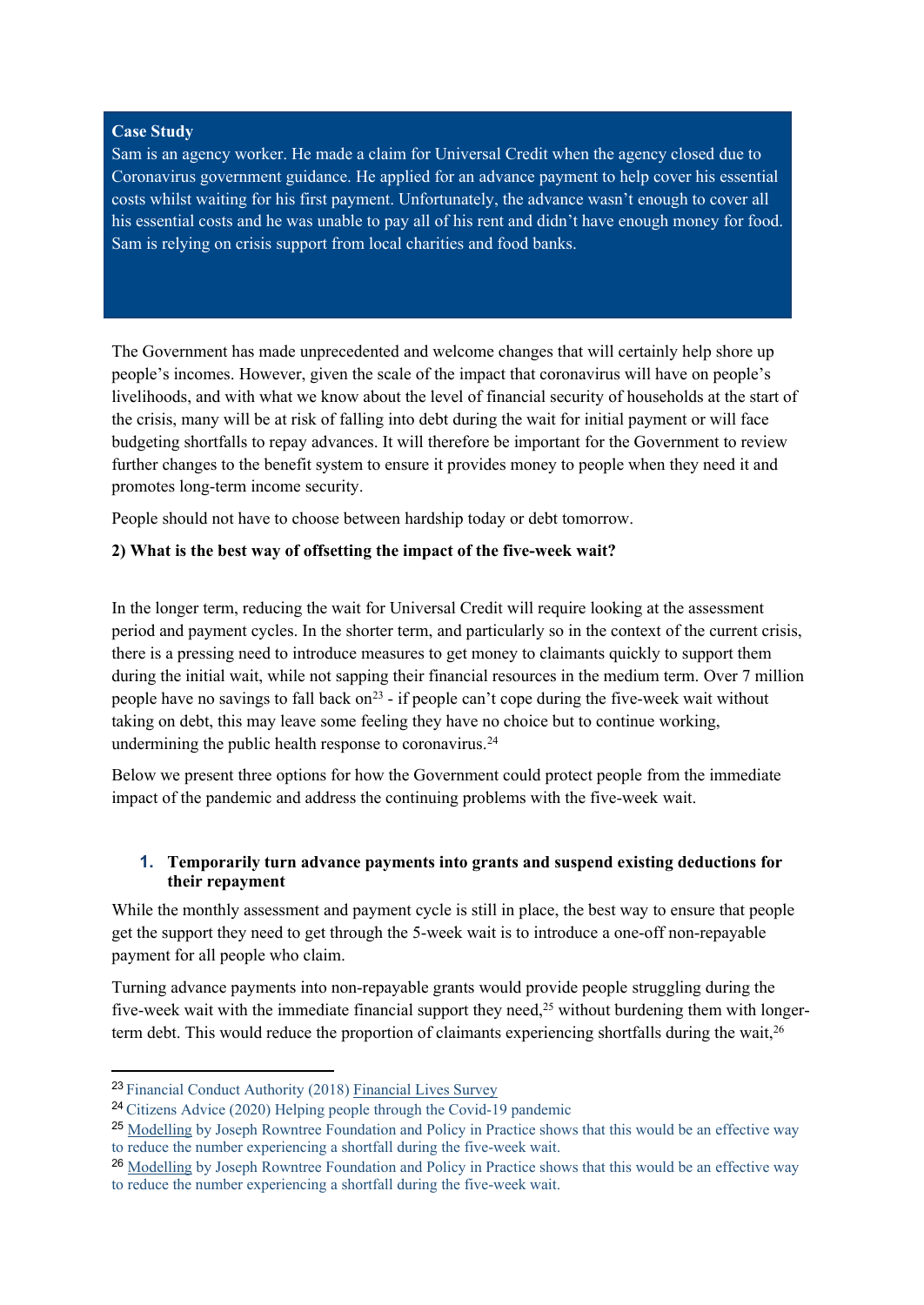and leave people with more income to cover their essential costs over the long-term through not having to repay the advance.<sup>27</sup> Making these payments non-repayable might make them more accessible to all who need them by removing the reluctance some people may have in taking out an advance that must be repaid.<sup>28</sup>

This would sidestep the problems of designing and applying a means-test, which would be a significant challenge during this period of high demand. Given the urgency of our current situation and the need to respond quickly, there is a strong case for easily accessible support.

## **We also recommend suspending advance payment deductions from existing claims to bolster the incomes of people who have already gone through the initial wait for Universal Credit.**

### **2. Additional payment based on backdated assessment**

Short of applying a non-repayable advance universally, payment could be targeted at those who have had no, or little income in the weeks before they have submitted their claim. One way to do this could be to introduce an additional payment based on a backdated assessment period, which could follow the current model for the calculation of eligibility and level of payment.

This would ensure everyone who is eligible receives a grant, avoiding issues with defining hardshipbased eligibility criteria. Consideration would need to be given to those who have recently received income who may get little or no money in this scenario. Where this isn't enough for people to manage for five weeks, this could be mitigated against through the continued availability of advance payments.

# **3. Flexible assessment and payment cycles**

In the longer term, and once the acute phase of the crisis has passed, the Government should explore more flexible assessment periods to tackle ongoing issues with the five week wait, if turning advances into grants is not deemed sustainable in the long term. This could allow for shorter assessment and therefore a first payment sooner, as well as greater flexibility throughout the duration of a claim.

Monthly assessment periods can cause problems for those paid more frequently or with fluctuating income.<sup>29</sup> If someone is paid twice during an assessment period they can be left without benefits, or with a reduced award in the next month. If assessment periods and payment cycles could match the cycles of pay for in-working claimants for instance, payments could be made earlier and more frequently, and without the problems associated with monthly assessments.

These changes would need reforms to the IT system that would take time to implement, and loss of pay resulting from people not making claims as soon as they become eligible would still need to be addressed. But greater flexibility would help address financial difficulties people can face during the 5-week wait, as well as ongoing problems with budgeting and overall income stability.

<sup>&</sup>lt;sup>27</sup> For a single person over 25 repaying an advance for the full value of their standard allowance over 12 months, turning advances into grants would effectively provide an extra £34.15 a month that would otherwise have been deducted for repayment.

<sup>&</sup>lt;sup>28</sup> Two advisors reported that their clients had not taken out an advance, despite their need, between the 16th and 25th March 2020.

<sup>29</sup>Citizens Advice (2018) [Universal](https://www.citizensadvice.org.uk/Global/CitizensAdvice/welfare%20publications/Universal%20Credit%20and%20non-traditional%20employment.pdf) [Credit](https://www.citizensadvice.org.uk/Global/CitizensAdvice/welfare%20publications/Universal%20Credit%20and%20non-traditional%20employment.pdf) [and](https://www.citizensadvice.org.uk/Global/CitizensAdvice/welfare%20publications/Universal%20Credit%20and%20non-traditional%20employment.pdf) [Modern](https://www.citizensadvice.org.uk/Global/CitizensAdvice/welfare%20publications/Universal%20Credit%20and%20non-traditional%20employment.pdf) [Employment:](https://www.citizensadvice.org.uk/Global/CitizensAdvice/welfare%20publications/Universal%20Credit%20and%20non-traditional%20employment.pdf) [Non-traditional](https://www.citizensadvice.org.uk/Global/CitizensAdvice/welfare%20publications/Universal%20Credit%20and%20non-traditional%20employment.pdf) [Work](https://www.citizensadvice.org.uk/Global/CitizensAdvice/welfare%20publications/Universal%20Credit%20and%20non-traditional%20employment.pdf)